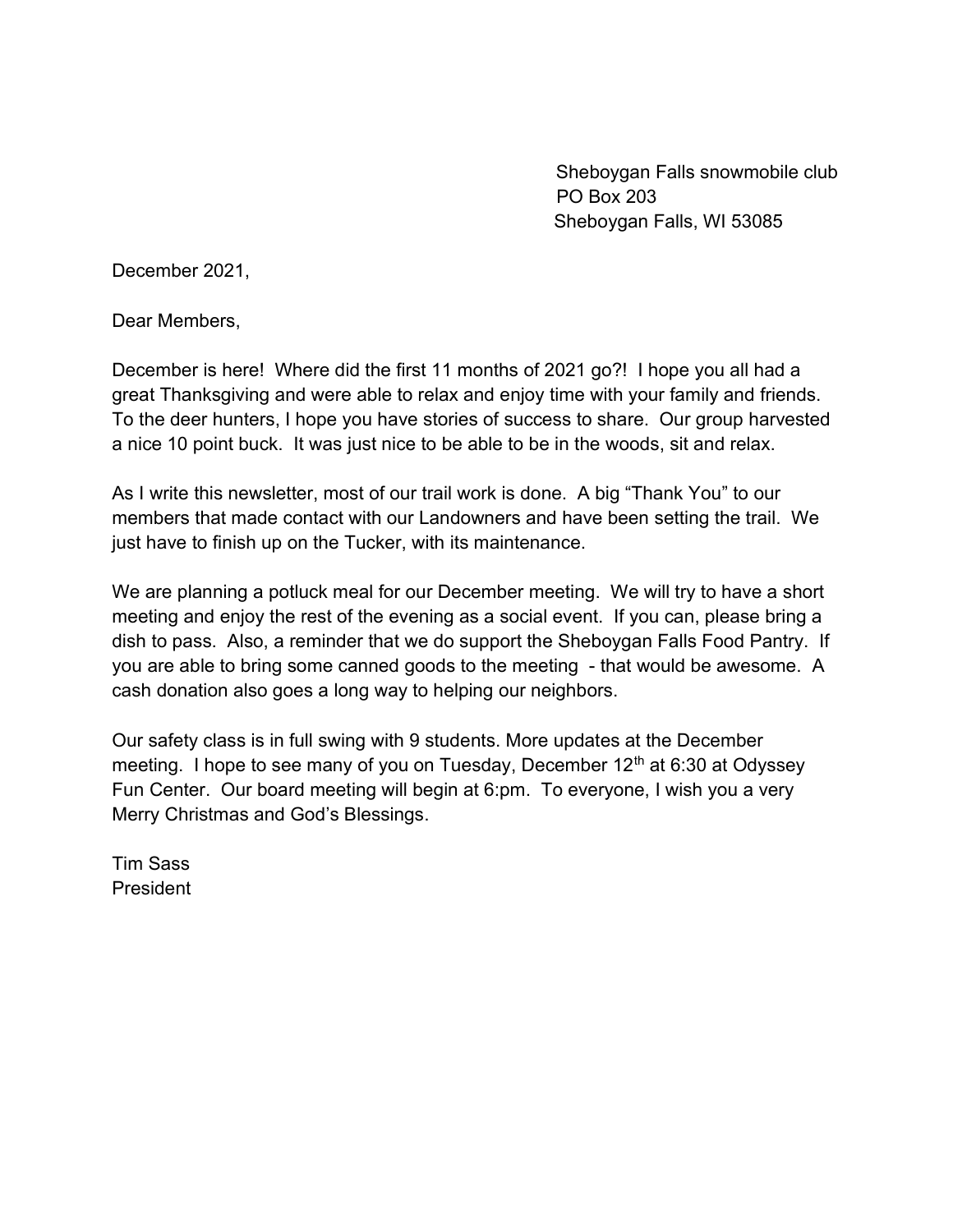# Food Pantry Items accepted at each meeting

Meeting Location

## Odyssey Fun Center

### Meetings: Board 6:00pm Member 6:30pm second Tuesday of each month

#### Committees Chairperson:

| Let 'er Snow Newsletter:   | Nick Wilterdink     | Phone-698-9182    |
|----------------------------|---------------------|-------------------|
| Trail master:              | Rick Yurk           | Phone $-458-6958$ |
| <b>Tucker Maintenance:</b> | <b>Tim Sass</b>     | Phone $-467-6712$ |
| <b>Food Pantry</b>         | <b>Lee Gumm</b>     |                   |
| <b>Fundraisers:</b>        | <b>Steve Heirs</b>  | Phone $-467-8455$ |
|                            | <b>Pam Theobald</b> | Phone $-467-6518$ |
| Club Ride:                 | Mary Holden         | Phone: 467-2340   |
| AWSC:                      | Mike Holden         | Phone: 467-2340   |

#### Sheboygan Falls Snowmobile Association Board 2021-2022

| President:            | Tim Sass           | Phone $-467 - 6712$             |
|-----------------------|--------------------|---------------------------------|
| Vice President:       | <b>Steve Heirs</b> | Phone $-467 - 8455$             |
| Secretary:            |                    | Nick Wilterdink Phone -698-9182 |
| Treasurer:            | Colleen Sass       | Phone $-467 - 6712$             |
| <b>Board Members:</b> | Rick Yurk          | Phone $-458 - 6958$             |

### **Reminder:** we are aiming for Dues to be paid on or before the November meeting to allow members time to apply for trail passes.

Sheboygan Falls Snowmobile Association Membership Form

Season 2021-2022 PO Box 203 Sheboygan Falls, WI 53085

Member Renewal Mew Member Dues: \$20.00